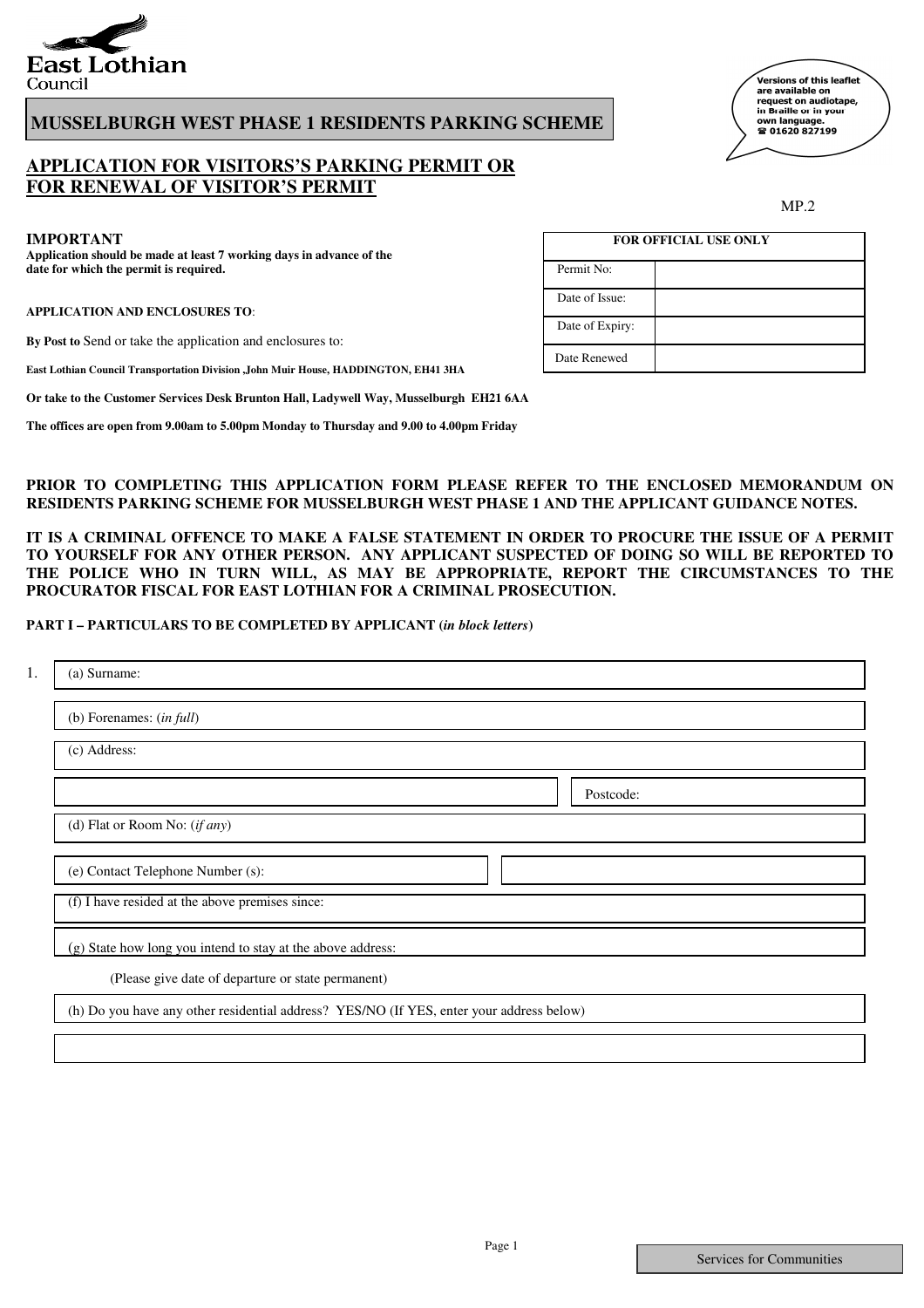**PART III –ENCLOSURES** 

| State Date from which Permit is required |          |                              |                            |
|------------------------------------------|----------|------------------------------|----------------------------|
| I enclose as requested:                  |          | Tick box<br>Where applicable | <b>FOR OFFICE USE ONLY</b> |
| Proof of Residence                       | (Note 1) |                              |                            |
|                                          |          |                              |                            |

## **PART IV – PLEASE SIGN THE DECLARATION**

## **NOTE - A FALSE STATEMENT COULD LEAD TO A CRIMINAL PROSECUTION**

I declare that (i) I am solely or mainly resident at the address shown at Part I and that (ii) that the information given in this application is correct and that I do not already hold a valid visitors parking permit issued by East Lothian Council or any other Authority. I further declare. I have read the notes and understand that making a false statement to procure a permit is a serious criminal offence. I understand that if , during the currency of any permit, I cease to be solely or mainly resident at the address declared above I am required to return the permit and that it will be a criminal offence for me to fail to do so.

The information regarding your application is now held on computer and the Council is registered to do this as required by the Data Protection Act. Any changes in circumstances relevant to your application must be notified to this office in order that the data is accurate and kept up to date.

East Lothian is required by law to protect the public funds it administers and participates in exercises to promote the proper spending of public money. It will share information you provide to us with other bodies responsible for auditing or administering public funds in order to prevent and detect fraud.

For further information, see www.eastlothian.gov.uk/datasharing

| Signed: | (Applicant only)   Date: |  |  |
|---------|--------------------------|--|--|
|---------|--------------------------|--|--|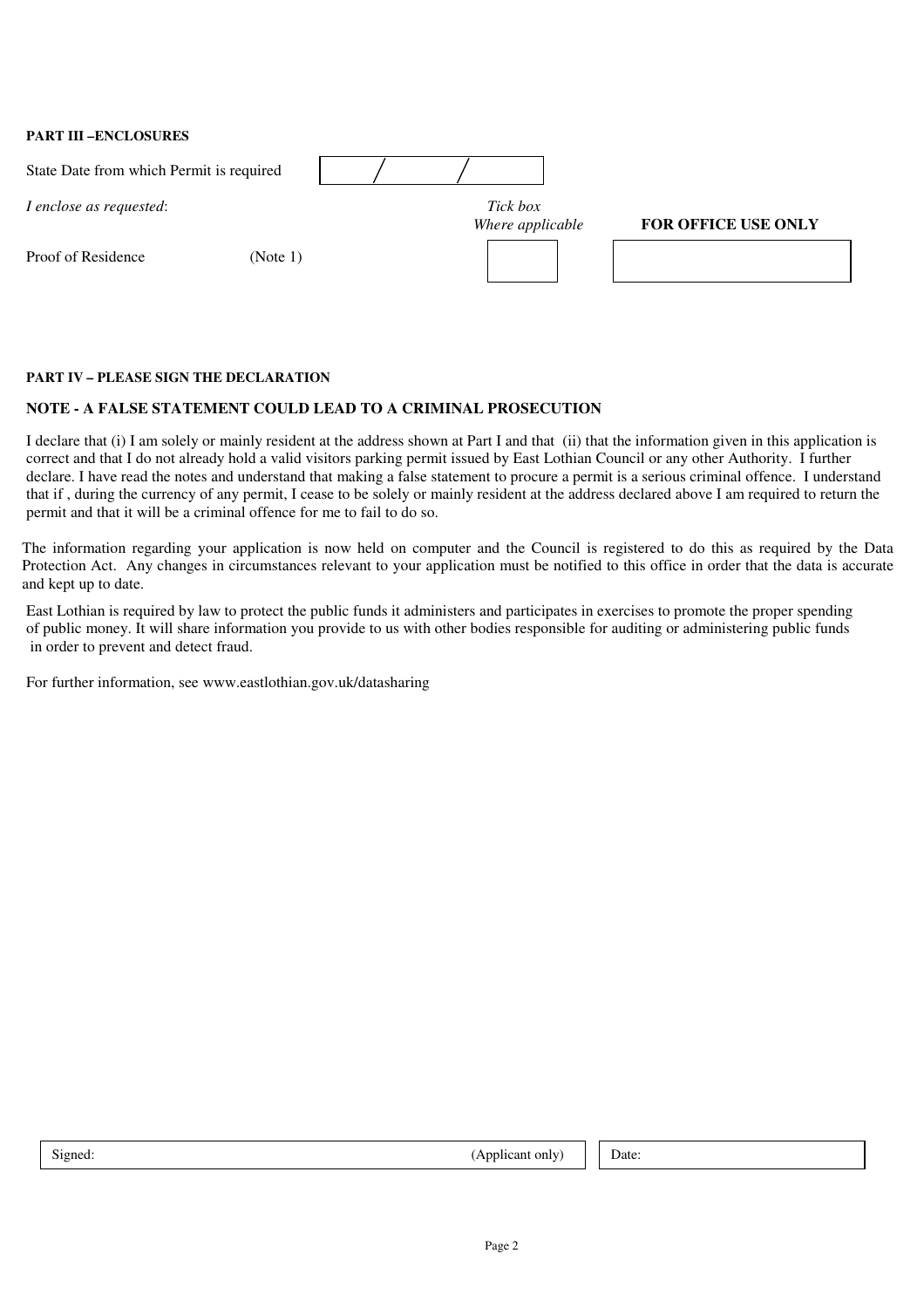## **APPLICANT GUIDANCE NOTES VISITORS PERMIT.**

## **GENERAL INFORMATION**

## **ONLY ONE VISITORS PERMIT WILL BE ISSUED TO ANY ADDRESS.**

#### **1. DEFINITION OF "RESIDENT" AND PROOF OF RESIDENCE TO BE SUPPLIED**

To qualify for a residents' visitors parking permit you must be solely or mainly resident at the above address shown on Part I being premises located in roads specified in the Order. **YOU MUST PRODUCE** proof of your residence, ie community charge reference number, council or housing rent card, medical card, mortgage agreement (dated within the last three months and **NOT** A mortgage offer), child benefit or pension book, alien registration card or firearms certificate. The Council **does NOT** accept credit card statements, handwritten tenancy agreements, household bills, general correspondence, rail cards, library cards, envelopes, credit cards or bank statements. IN ADDITION, THE COUNCIL WILL EXPECT YOUR NAME AND ADDRESS, AS SHOWN IN PART I TO APPEAR IN THE CURRENT COMMUNITY CHARGE PUBLIC REGISTER.

THE COUNCIL WILL NOT ISSUE A PERMIT UNTIL THEY ARE FULLY SATISFIED THAT YOU ARE A "RESIDENT" IN TERMS OF THE ORDER. THE COUNCIL MAY REQUIRE YOU TO PRODUCE ADDITIONAL EVIDENCE THAT YOU ARE A RESIDENT BEFORE YOUR APPLICTION IS PROCESSED.

Under the terms of the Order, the Council must be satisfied that an applicant is a GENUINE resident. If you do not have any of the above-mentioned documents you should contact the Head of Transportation BEFORE submitting this form.

## **2. OFFENCES AND PENALTIES**

THESE DETAILS MAY BE CHECKED. ANYONE WHO KNOWINGLY MAKES A FALSE STATEMENT TO OBTAIN A PERMIT, OR WHO MISUSES A PERMIT IN ANY WAY, MAY BE FINED OR IMPRISONED UNDER SECTION 115 OF THE ROAD TRAFFIC REGULATION ACT 1984. MAXIMUM FINE FOR SUCH AN OFFENCE IS CURRENTLY £2,500.

Send the application and enclosures to: 0r take to:

**Transportation Customer Services Desk East Lothian Council Brunton Hall John Muir House Ladywell Way HADDINGTON Musselburgh EH41 3HA EH21 6AA Telephone No: 01620 827713 Telephone No: 01620 827 827 Email: gsmith@eastlothian.gov.uk**

**East Lothian** 

Services for Communities

## **Offices are open from 9.00am to 5.00pm Monday to Thursday and 9.00am to 4.00pm on Friday**

TRANSPORTATION STAFF AND THE STAFF AT THE CUSTOMER SERVICES DESK WILL BE PLEASE TO ASSIST WITH ANY FURTHER ENOUIRIES.

DO NOT HESITATE TO TELEPHONE *BEFORE* BRINGING OR SENDING THIS FORM.